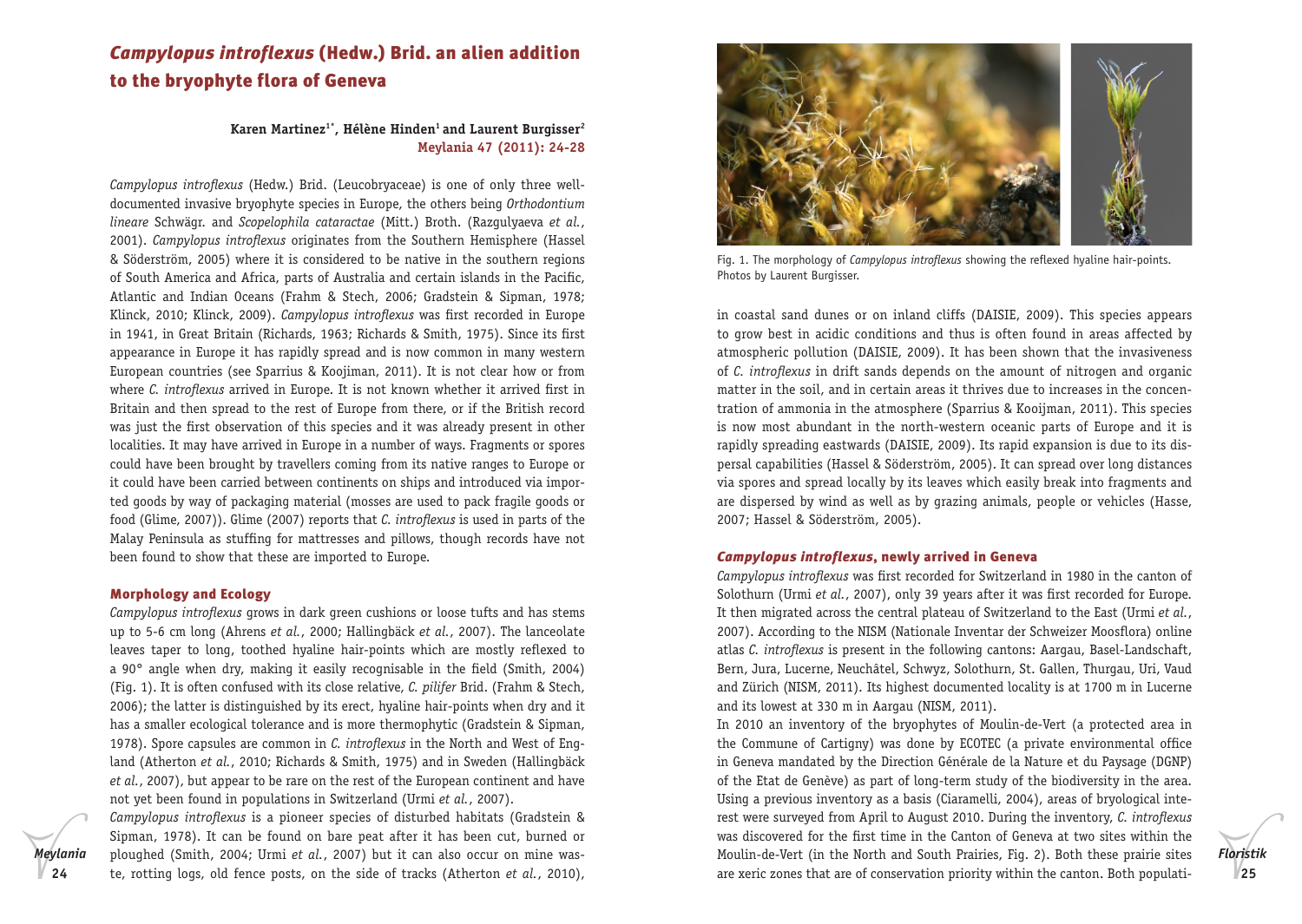

Fig. 2. The locality of the first discovery of *Campylopus introflexus* in the Canton of Geneva. Photos by Laurent Burgisser.

ons were relatively small at the time they were found. In both sites *C. introflexus*  grew in loose cushions on rocky ground on the border of small bucolic forests (Moulin-de-Vert, 06.08.2010, Burgisser, Hinden & Martinez, No. 100806.09, G). Upon consultation with the DGNP, the population *C. introflexus* was removed from the sensitive North Prairie.

#### Potential threats to Moulin-de-Vert

*Campylopus introflexus* has caused a lot of damage in the north-western oceanic regions of Europe where it is most common. In the Netherlands extensive areas of sandy dune grasslands have been overgrown by the species (Vogels *et al.*, 2005) and it has effectively replaced the specialised lichen and grass species in these areas. In Germany, also on coastal dunes, a study has shown the encroachment on the area by *C. introflexus* has caused a decrease in the number of individuals of the grasshopper *Myrmeleotettix maculatus* Thunb*.* (Schirmel, 2009). *Campylopus introflexus* has been found to negatively affect the regeneration of *Calluna vulgaris* (L.) Hull. in heathlands in England (Equihua & Usher, 1993) and cause a displacement of certain species of carabid beetles and spiders on coastal dunes on the Baltic island of Hiddensee, Germany (Schirmel *et al.*, 2010).

The origin of the plants found in the Moulin-de-Vert is uncertain. The nearest record for this species is 116km away in Sainte-Croix in the canton of Vaud (NISM, 2011). Recent restoration works in the Moulin-de-Vert necessitated the use of heavy machinery that was borrowed from further a field and which could have carried fragments of these plants on them.

The population left on the South Prairie was restricted to a small area  $(\sim40 \text{cm}^2)$  and no sporophytes were found. It was therefore recommended to monitor this population to see at what speed it spreads (Hinden *et al.*, 2010). Urmi *et al.* (2007) state that the presence of *C. introflexus* in Switzerland is not yet important enough to threaten the displacement of other species with similar habitat requirements; the species is more of a nuisance in the oceanic regions of Europe, as mentioned above. Within the Moulin-de-Vert *C. introflexus* was found in areas that are of restricted access, but where it could be trampled by walkers. This could become problematic, especially in sites like the North Prairie which are rich in lichen species which could potentially be threatened by the presence of *C. introflexus*. The population in the South Prairie is currently being monitored to see if it is enlarging or spreading.

# Acknowledgements

The authors would like to thank the Conservatoire et Jardin Botaniques de la Ville de Genève (CJB) for providing facilities and ECOTEC and the DGNP of Geneva for financing this project. We would particularly like to thank Bertrand Von Arx for his continued support of work on the bryophytes of the Canton of Geneva. Finally, we are also very grateful to Dr. Michelle Price (CJB) for her support and helpful criticisms of this paper.

#### References

- Ahrens, M.; Holz, I.; Nebel, M.; Philippi, G.; Sauer, M. & G. Schoepe (2000). 3. *Campylopus introflexus* (Hedw.) Brid. In *Die Moose Baden-Württembergs Band 1*, Stuttgart (Hohenheim), p. 169.
- Atherton, I.; Bosanquet, S. & M. Lawley (2010). Mosses and Liverworts of Britain and Ireland: a field guide. British Bryological Society*,* 848 pp.
- Ciaramelli, F. (2004). La végetation cryptogamique du Pré-Nord (Moulin-de-Vert/ Cartigny/ Genève). Approche floristique et pédologique. Master thesis *Unpublished*, Conservatoire et Jardins Botanique de la Ville de Genève.
- DAISIE (Delivering Alien Invasive Species Inventories for Europe) (2009). Handbook of Alien Species in Europe. Invading Nature: Springer Series in Invasion Ecology 3. *Springer Science and Business Media BV*, 399 pp.
- Equihua, M. & M.B. Usher (1993). Impact of the invasive moss *Campylopus introflexus* on *Calluna vulgaris* regeneration. *Journal of Ecology* 81: 259-365.
- Frahm, J.-P. & M. Stech (2006). The taxonomic status of intermediate forms of *Campylopus introflexus* (Hedw.) Brid. and *C. pilifer* Brid. (Dicranaceae, Bryopsida) newly discovered in Europe. *Cryptogamie Bryologie* 27: 213-223.
- Glime, J.M. (2007). *Bryophyte Ecology*. Volume 5. Uses Chapter 1 Household and Personal Uses. From: Ebook sponsored by Michigan Technological University and the International Association of Bryologists. http://www.bryoecol.mtu.edu/, date of access: 19/09/2011.
- Gradstein, S.R. & H.J.M. Sipman (1978). Taxonomy and World Distribution of *Campylopus introflexus* and *C. pilifer* (= *C. polytrichoides*): a New Synthesis. *The Bryologist* 81(1): 114-121.
- Hallingbäck, T; Lönnell, N.; Weibull, H. & L. Hedenäs (2007). *Campylopus introflexus* Hårnervmossa. In *Nationalnyckeln till Sveriges flora och fauna. Bladmossor: Sköldmossor – blåmosser. Bryophyta: Buxbaumia* – *Leucobryum*. ArtDatabanken, SLU, Uppsala, p. 381.
- Hasse, T. (2007). *Campylopus introflexus* invasion in a dune grassland: Succession, disturbance and relevance of existing plant invader concepts. *Herzogia*, 20: 305-315.
- **26 27** grazing animals do forage in both areas and should this moss later spread to areas Hassel, K. & L. Söderström (2005). The expansion of the alien mosses *Orthodontium lineare*  and *Campylopus introflexus* in Britian and continental Europe. *Journal of the Hattori Botanical Laboratory* 97: 183-193.

*Floristik*